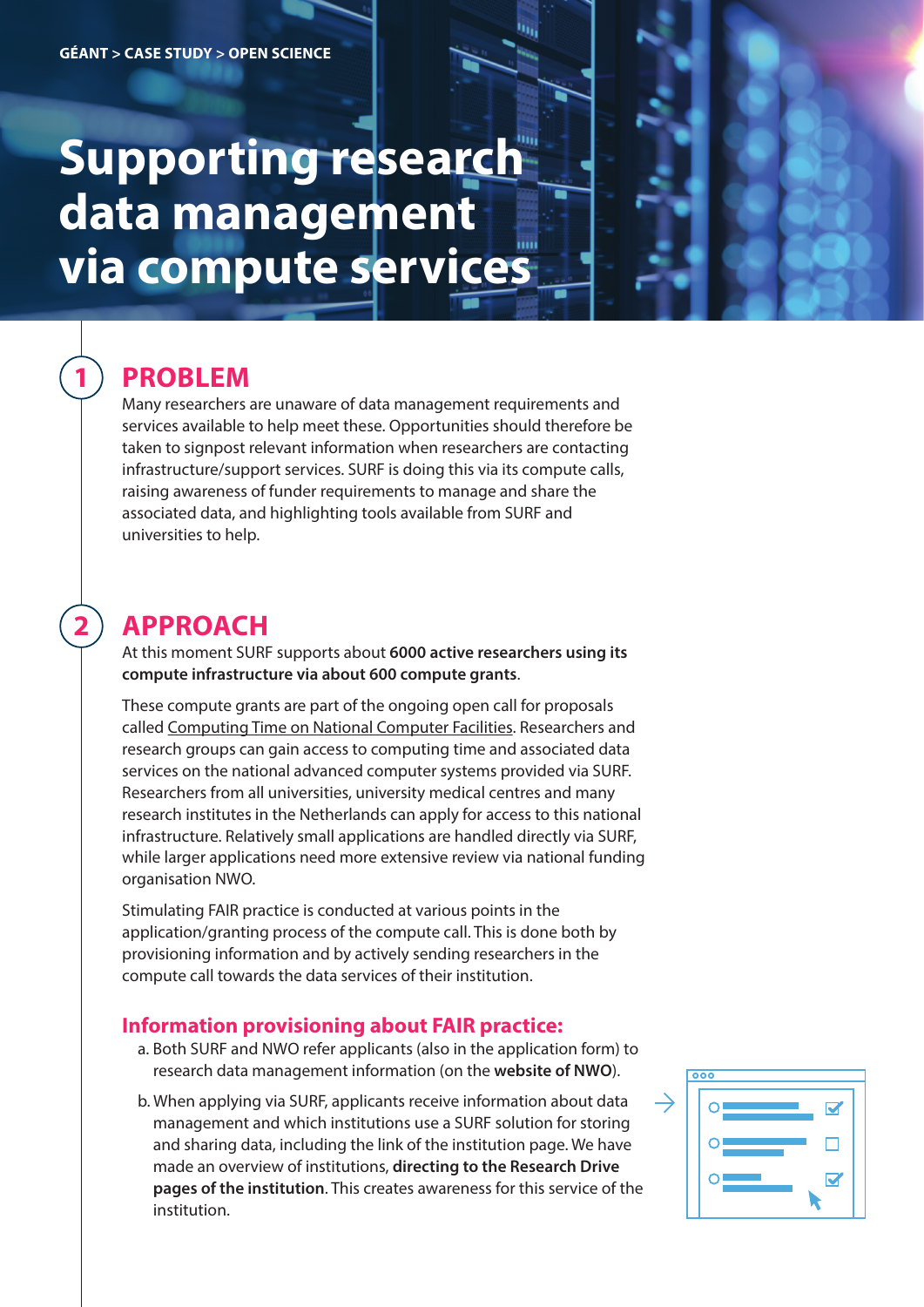- c. When applying via NWO, applicants receive several options in their application form to choose from, to use certain data storage and sharing solutions. Researchers were already making use of, for example, Research Drive or Data Archive, but until now this was just being positioned as storage attached to compute resources. We have now separated these services and defined them as RDM services in **the application form**.
- d. Researchers have to **ll out a data management paragraph** (obligatory). In this step in the application process, we explain that choosing certain data services supports making their research more FAIR, such as Research Drive, Data Archive and persistent identifiers. Now, PIDs are still only assigned and used at the end of the projects.
- e. When **granting periods are ending, we inform** researchers about several possibilities for keeping their data available via SURF or the institution (through automated periodic email notifications). There are, however, more options to improve FAIR information provisioning in this stage. After the grace period (about 3 months) the online access to the data is cancelled and the data is archived on tape. The idea is to work towards an automated system, in which the PI needs to either agree the data can be deleted or that the data can be transferred to an archiving infrastructure (without moving it to tape).

#### **Sending researchers in the compute call towards the data services of their institution:**

- a. Compute grants are also the responsibility of the institution. Applicants receive the grant as an individual but they or their supervisor need to have a permanent contract at an institution as well. Institutions are looking for insight in who shares which data - data management has become their focus. At SURF we are **both in contact directly with the researchers via these compute grants, and at the same time we are in contact with the research support and central IT departments of institutions**. Therefore, we look for possibilities to connect these groups where this is possible. On the subject of HPC facilities, we are also in contact with other HPC computing centres in for example the USA, Germany, Sweden, Spain, Finland, Italy, etc. We see that many of these other countries also want to **bridge the gap** between offering data solutions **during the grant** (which they consider the responsibility of the HPC centre) and **after the grant** (which they consider the responsibility of the research institute or university.
- b. In the internal SURF application process, we included an extra step, for each application, we check whether an institution already offers RDM services (via SURF) and if this is the case, we **refer the PI towards the institution**. This process is not yet automated. The challenge here is that the institutions mostly do not have a contact person or address yet.
- c. Research Drive has a **dashboard** where the institute can manage users, project folders and internal contracts for certain amounts of storage. Within the dashboard there are also users with several roles associated with certain capabilities. Soon the dashboard will have reporting



#### **ADVICE**

The most regular contact with researchers takes place as part of the use of computing facilities. It is therefore logical to inform researchers there about data management. This is also the phase where the research projects are processing the data. Via the national HPC infrastructure, direct contact with researchers exists. At the same time the HPC computing centres are in contact with universities and research institutes. This differs per country, but still there are possibilities to make pragmatic connections for data management.